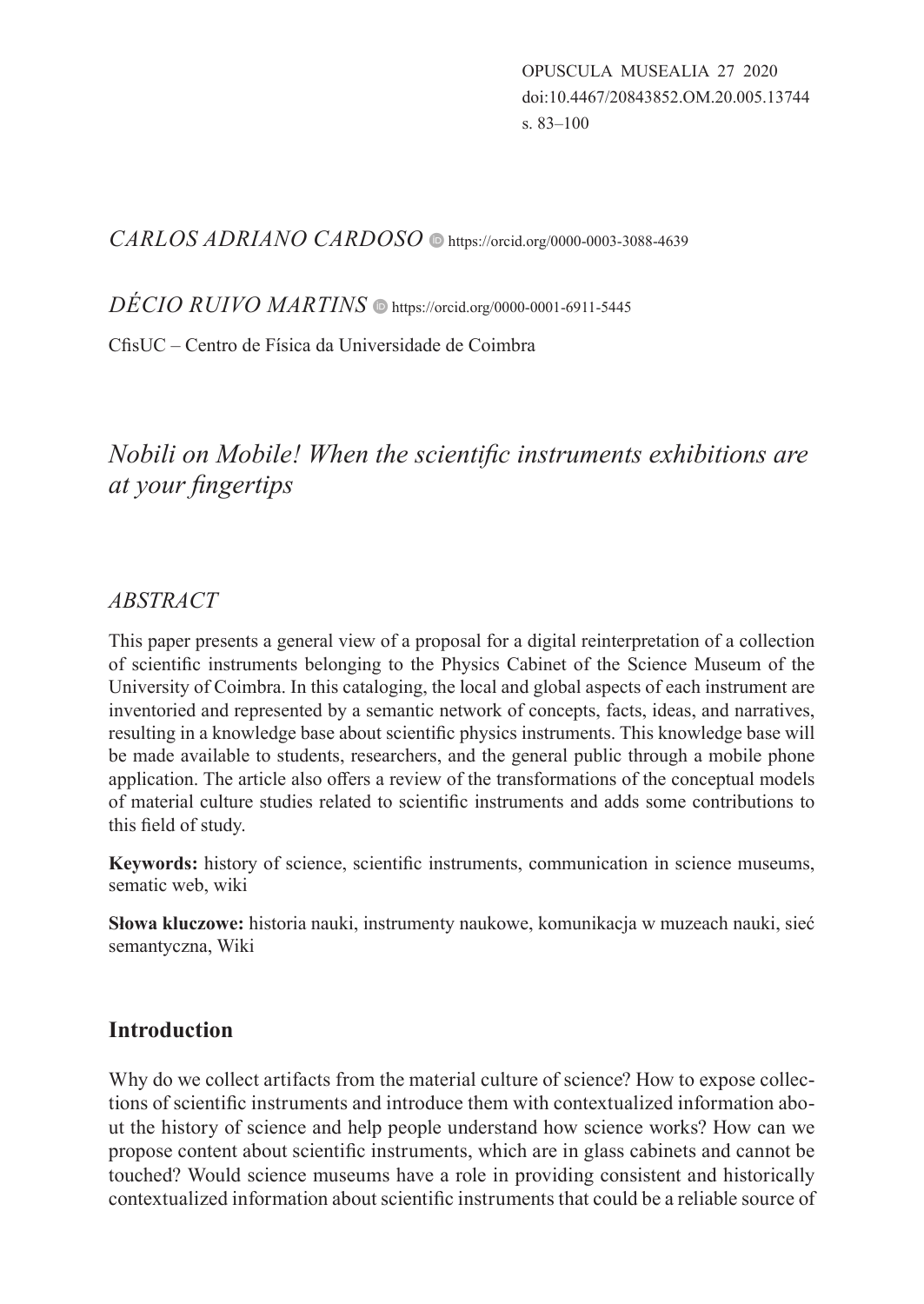information for researchers and students to generate knowledge? These questions challenged us to think not only about the role of collections of scientific instruments in general but also ways of reinterpreting collections, precisely that of scientific instruments of the Physics Cabinet of the Science Museum of the University of Coimbra.

Science Museums are non-homogeneous arrangements, within the diversity of definitions and classifications that museological literature offers, both have are being oriented to communicate, educate and interpret knowledge related to science, its method, its transformations, its experiments, and its instruments that allow to know and describe natural phenomena. However, in the context of many museums similar to the one we examined, these instruments are untouchable, usually displayed inside a glass cabinet, so what would be the best way to approach them?

Museums are also perceived by the public as reliable information providers and are sources of research for knowledge generation.<sup>1</sup> The support for this role of museums are so important as the objects they preserve and display, and this means it is relevant to provide all the information existent in their archives about the collection's items. Today, in the vast majority of museums, these archives are digitized and often accessible via the Web.

It is in this context of digital museum collections that we propose to think about ways of presenting and interpreting collections of ancient scientific instruments, within a perspective of the History of Science, emphasizing how the conception of these artifacts articulate relations between theories and experiments. We intend to provide the visiting public with access to a narrative that favors the perception of science as a social venture in continuous transformation, with its uncertainties, and its results as a consensus of the scientific community, till new knowledge breaks it.

The proposal under development sought to research and collect information about the scientific instruments belonging to the Physics Cabinet of the Science Museum of the University of Coimbra (GF), organizing them in a knowledge base, improving and complementing information already cataloged and generating new information. Interpretations about the collection. The GF has a digital catalog that can be accessed via the web, but offers only basic descriptions of the instrument, some information about its operation, origin, and has less than 20% of the artifacts recorded in images.

The current virtual collection is structured in a database and information about its items can be retrieved by different search forms: by a general listing; by a general search using a word or phrase; by search-oriented according to the expressions – Who, What or When; by a specific research that enables the construction of a query cross-section; and by a guided research, which from six categories – Scientific instrument; Scientific instrument\Accessory; Scientific instrument\Measuring instrument; Scientific instrument\Didactic model; Scientific instrument\Instrument holder and Furniture. These searches can return three types of responses: list, album, and summary. The information structure presented is restricted to necessary information about the instruments such as

<sup>1</sup> This subject is deep explored by J. Griffiths and D.W. King, *InterConnections: The IMLS National Study on the use of libraries*, Museums and the Internet. Institute of Museum and Library Services, 2008, http://www.interconnectionsreport.org/reports/IMLSMusRpt20080312kjm.pdf [accessed: 19.01.2018].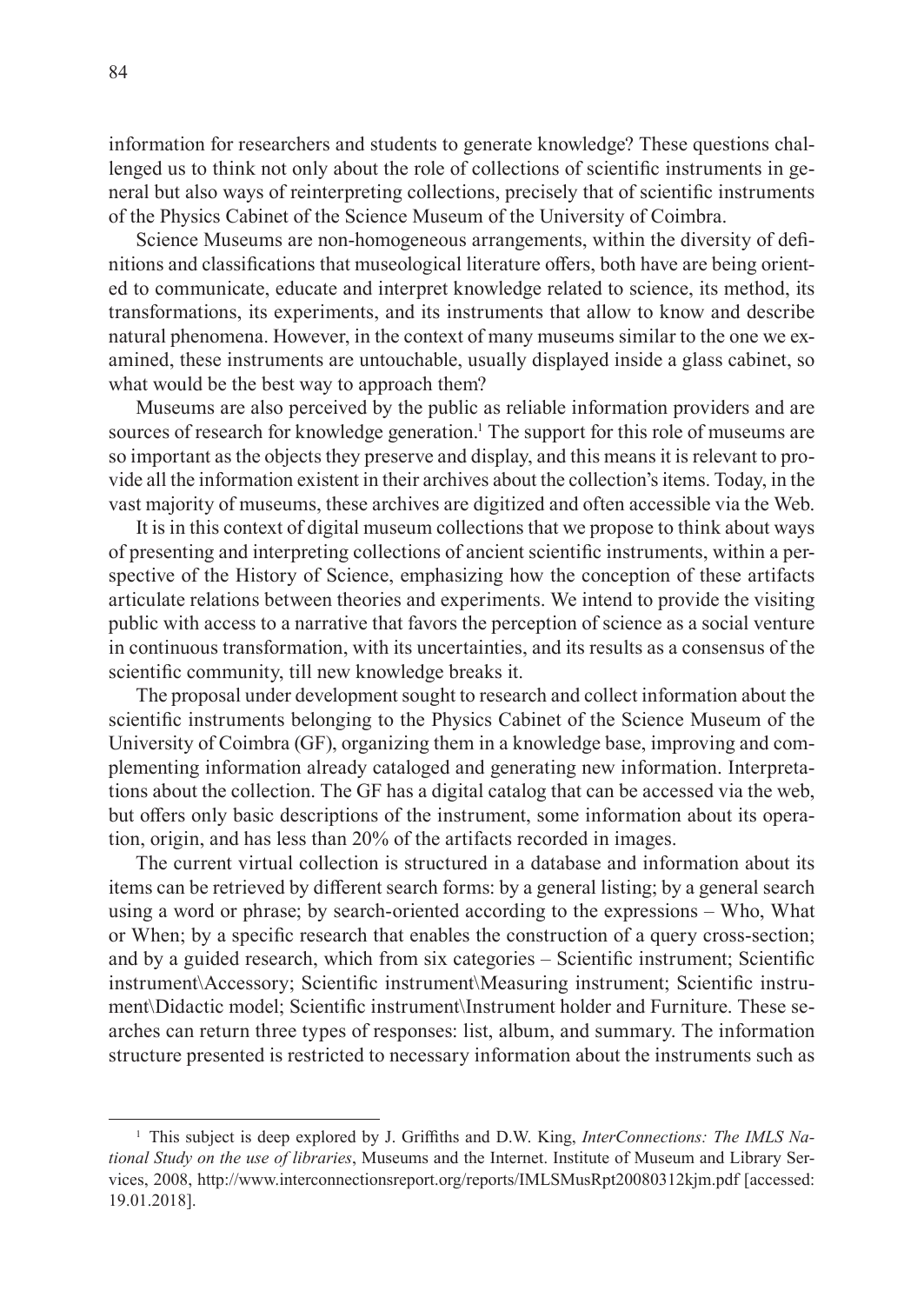inventory number, object designation, title, description, authorships, categories, materials, measurements, and inscriptions.

The virtualization project of the University of Coimbra Science Museum (MCUC),<sup>2</sup> followed a common trend in the first decade of the millennium (2007) to customize existing database management systems and relational database software, in this case, Microsoft SQL Server, with the front end developed in ASP.NET.<sup>3</sup> Thus, as in many other similar museums, collections made available online do not provide a specific interpretation context for the objects they display, they provide access only to basic description and composition information of instruments and in some cases information about their operation. Without historical contextualization and inadequate interpretation to accompany these objects, these online collections are insufficient as research sources, providing only superficial visualization experiences. Museums need to address this information gap to justify their status as valuable educational and research institutions.

### **Cataloging scientific instruments collections: Building a scientific instruments knowledge base**

How to make the vast mass of factual knowledge about scientific instruments manageable for researchers and students? It means gathering, disseminating, and making available content from a broad universe of available information and the inherent difficulties of a coherent organization that facilitates its retrieval. In the computational domain, databases are tools to accomplish this task of storing and retrieving information, but the current methodology of relational data modeling is inadequate to represent the various relationships that may exist in an application. Classification strategies and semantic modeling are some of the ways to overcome these deficiencies.

Classification systems are ways of describing objects, managing chaos, placing an order to understand, learning, and essential for the early retrieval of registration in cataloging processes. The classifications reflect practical concerns and theoretical assumptions about the nature of specific populations and certain domains. Therefore, information management and information organization are essential parts of a knowledge base, but it is not restricted to that alone. If we limit ourselves to the organization of information and exclude other manifestations of knowledge, we also limit what we can achieve.<sup>4</sup>

Semantics is the study of meaning. It focuses on the relationship between signifiers, such as words, phrases, signs and symbols, and what they represent, their denotation. It is a broad subject within the general study of language. An understanding of semantics is essential to the study of language acquisition (how language users acquire a sense of meaning, such as speakers and writers, listeners, and readers) and of language change

<sup>&</sup>lt;sup>2</sup> The website is at http://museudaciencia.inwebonline.net/ [accessed: 15.01.2018].

<sup>&</sup>lt;sup>3</sup> ASP.Net is the acronym to Active Server Page, a Microsoft Web Programing Language.

<sup>4</sup> P. Lambe, *Organising knowledge: Taxonomies, knowledge and organisational effectiveness*, Oxford 2007.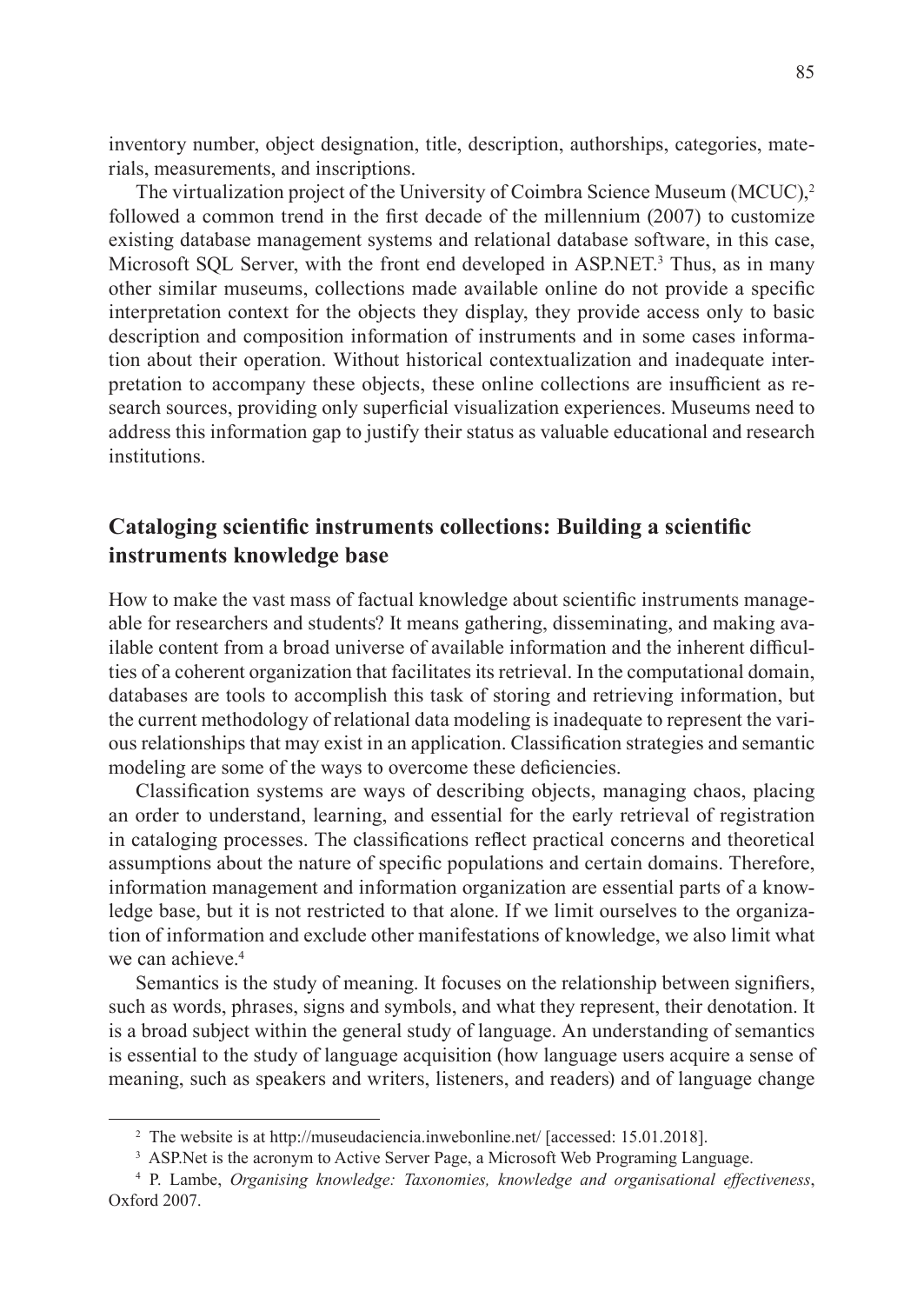(how meanings change over time). It is essential to understand the language in social contexts as it is likely to affect meaning and understand varieties of English and style effects. It is, therefore, one of the most fundamental concepts of linguistics. The study of semantics includes the study of how meaning is constructed, interpreted, clarified, obscured, illustrated, simplified, negotiated, contradicted, and paraphrased.

In the case of collections of scientific instruments, the problematization begins with the term 'scientific instrument', which in itself seems clear but is somewhat generic and brings together a myriad of objects that could not correctly be called instruments. Moreover, the term is the subject of different understandings, as it encompasses a long line of devices dating back to the eighteenth century and the concept of science would only emerge in the mid-nineteenth century, coined by the historian of science William Whewell (1794–1866), thus being scientific instruments would be a mid-nineteenth--century term.<sup>5</sup>

Given the diversity of types, purposes, and functions, some authors suggest classifications for scientific instruments based on the classification suggested by G.L.E. Turner, in *Elizabethan instrument makers: The origins of the London trade in precision instrument making* which emphasizes the 'use' criterion to subdivide scientific instruments into three categories: research and action; professional and industrial; and education and didactics,<sup>6</sup> involved the use of objects, including instruments, models, gadgets, and tools. Their duties would include observation, measurement, experimentation, and replication, as well as demonstration, dissemination, education, and indoctrination.<sup>7</sup>

Most collections tend to be cataloged in a well-structured hierarchy, following the best archiving standards. Classification schemes are designed to group related things, so that is possible to find something within a category; it is easy to find other related things in that category. However, sometimes we find inconsistencies in the terms used for archiving, lack of standardization across institutions, and a broader discussion of the terms used for cataloging collections of scientific instruments is needed.

<sup>5</sup> There is evidence, however, that in France, in 1787, Étienne Lenoir, 'ingénieur du Roi', described the objects he manufactured as 'les instrumens à l'usage des sciences'. Also the term "wissenschaftliche instrumente" would have been used in Germany in the 1830s, and by 1850 it was already commonly used by some manufacturers. The concept 'instrument' would relate to tools and devices, and that by joining the term 'scientific' would result in the notion of a tool or device used by scientists to investigate nature, qualitatively or quantitatively. In addition, the author argues that the term 'scientific instrument' was coined in the late eighteenth century and was widely used until the mid-twentieth century by manufacturers, dealers, patent office staff to meet the taxonomic or interpretative expectations of the curators. museums. Since it was created in the period mentioned, a movement of production and distribution of objects called scientific instruments, but often during the nineteenth century, these artifacts were called by their manufacturers, as instruments of 'mathematics' or 'optical,' or 'philosophical,' according to their manufacturing practices and due commercial and mercantile considerations, and that the terms 'natural philosophy' and 'philosophical instruments' have also given rise to contemporary expressions 'science' and 'scientific instruments.' In: L. Taub, *On scientific instruments*, "Studies in History and Philosophy of Science" 2009, No. 40, pp. 337–343.

<sup>6</sup> P. Brenni, *The evolution of teaching instruments and their use between 1800 and 1930*, "Science & Education" 2012, No. 21, pp. 191–226.

<sup>7</sup> L. Taub, *op.cit*.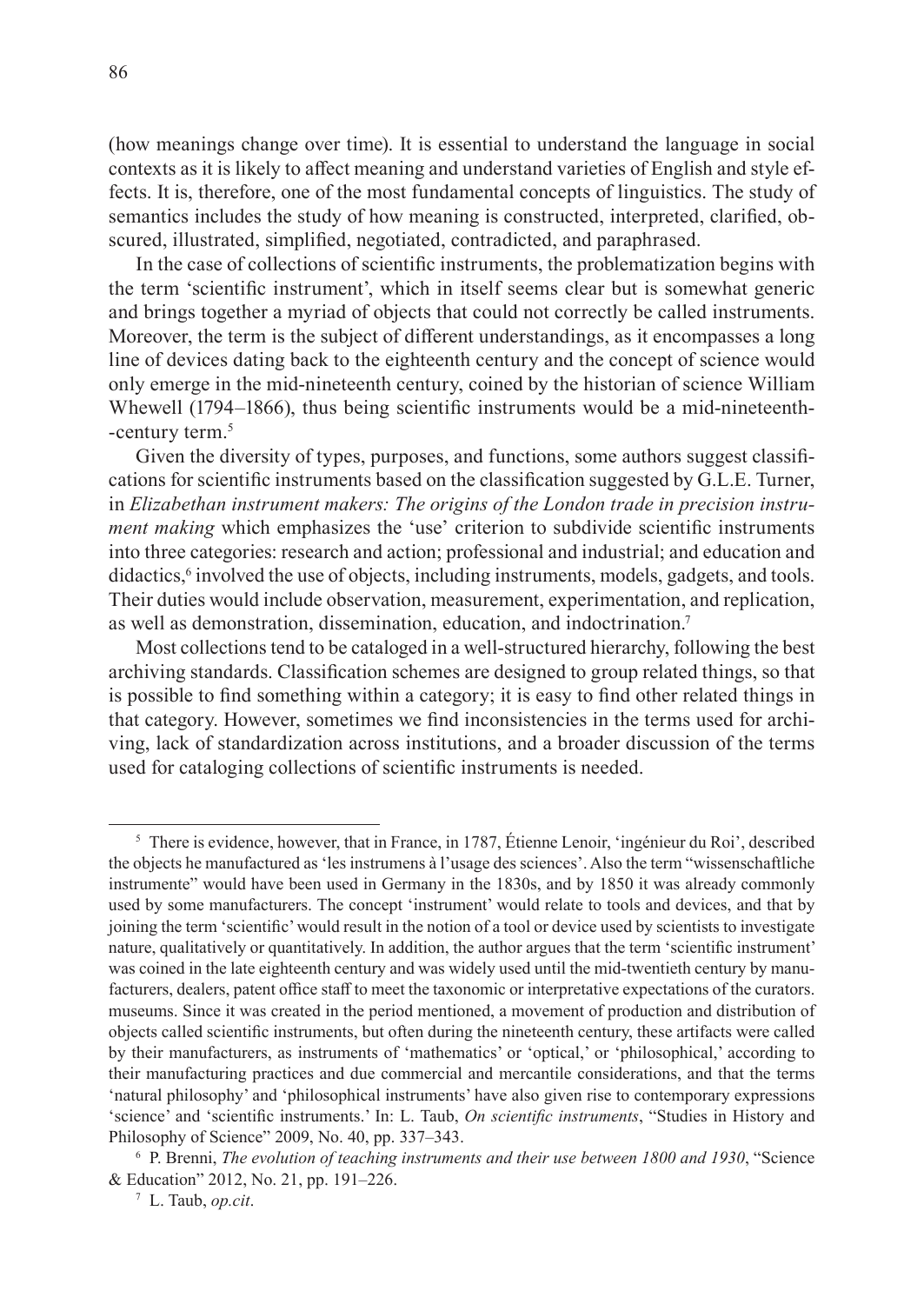87

In this sense, we emphasize and adopt in our project the result of the work developed by museological teams from Portugal and Brazil, which resulted in the Thesaurus of Scientific Collections in Portuguese Language,<sup>8</sup> which is an efficient tool for standardization and terminological control for categorizing museum collections and is continually being updated. A thesaurus is a classification system used to control preferred term(s) to describe an object, oriented to meet the needs of collection managers, researchers, and academics.

This Thesaurus has the following categories for classifying scientific instruments:

- Scientific instrument
	- Scientific Instrument for Calculation and Processing
	- Scientific instrument of design
	- Scientific instrument of measurement
	- Scientific Observation Instrument
	- Scientific Instrument of Preparation and Assembly
	- Scientific Registration Instrument
- Demonstration and Study Instrument
	- Instrument of Demonstration and Contemplative Study
	- Demonstration and Operative Study Instrument
- Machine
- Reference Object
	- Scale
	- Standard
- Utensil.

This Thesaurus defines a more 'top-down' classification, and often each object representing a class can have its internal classification according to different criteria such as components, functions, and methods involved in its operation. Classification and serialization in the study of scientific artifacts is presented with an exploratory combinatorial data analysis technique to reorder objects in a sequence along a one-dimensional continuum, so as to reveal regularities and standardizations across the entire series of objects and also it allows detecting relationships that may exist between elements, subsets or sets and aspects that the given instrument shares with equivalent or similar artifacts such as contemporary instruments of the same type, or instruments produced by the same manufacturer.<sup>9</sup>

<sup>&</sup>lt;sup>8</sup> Thesaurus de Acervos Científicos em Língua Portuguesa – The website is at http://thesaurusonline.museus.ul.pt/default.aspx [accessed: 23.05.2018].

<sup>9</sup> An example of a classificatory analysis of a scientific instrument is presented by V.N. Krutikov in his study on radiators. The author defines two classes of this device according to the fundamental principles that determine their operating mechanism: thermal radiation receivers and photon radiation receivers. With these two class, he builds two chronological trees: one for the development of thermal radiation receivers and other for photon radiation receivers. The author highlights the importance of the genealogy for the organization and understanding of the technological transformations of an instrument throughout its life cycle. In: V.N. Krutikov, *The history of development and the present state of radiation receivers as primary converters of optical quantities, signals, and images*, "Measurement Techniques" 2002, Vol. 45 (9).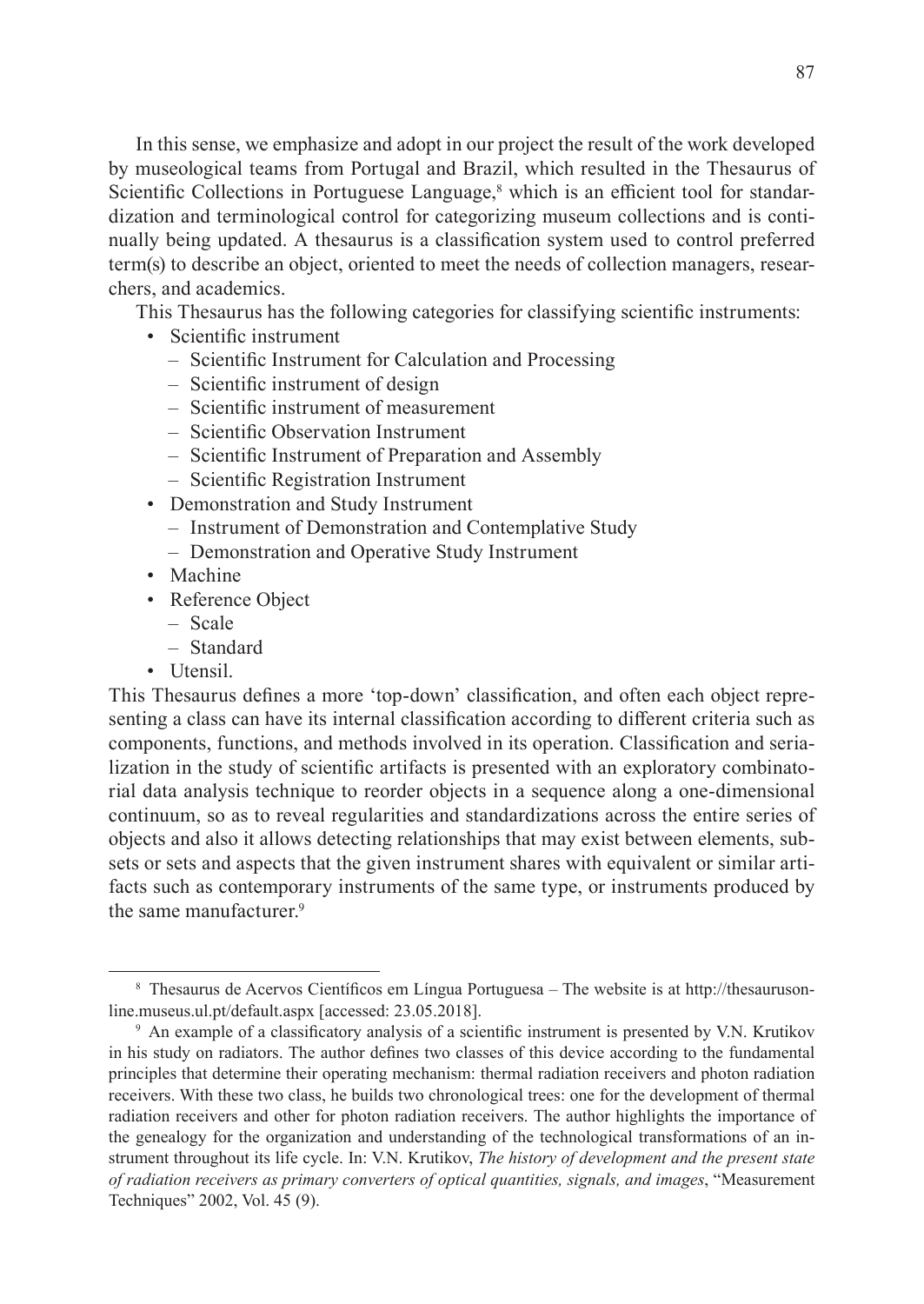In addition to this categorization, the starting point of our research, we sought in the specialized literature studies on conceptual models or data models developed within the scope of material culture studies oriented to museological collections to guide our information modeling.

#### **Why a knowledge base and not a database?**

Knowledge comprises concepts and propositions, including concept propositions that deal with learning strategies and conduct investigation methods, and also includes the affective dimension of experience associated with concepts and proposition.

Knowledge Base is a relational database that specializes in a particular subject or accumulated knowledge about a particular subject so that its content can be used to solve specific problems. It can aggregate different inference tools, intelligent agents based on Artificial Intelligence (I.A.) logic, thus constituting accurate expert systems. It can contain different formats of information, such as articles, videos, audios or materials in other formats organized according to the mental model of the expert, and which allow quick access to answers to frequent problems demanded by users.

A knowledge base should be able to ask and answer questions through inferences that are answered as if an expert were answering them. Its promotes the idea that a knowledge base is a tool that is beyond just sharing information  $-$  it could be considered as an expert system where users have the opportunity to expand their knowledge, and category experts have the opportunity to share it.

There is ongoing confusion about database management systems and knowledge management systems. It is crucial first to demarcate the differences between knowledge and information. Knowledge refers to relevant and objective information gained through experience, means the familiarity and awareness of a person, place, events, ideas, questions, ways of doing things or anything else, which is gathered through learning, perception or discovery. It is the state of knowing something with knowledge through an understanding of concepts, study, and experience. In short, knowledge connotes the confident theoretical or practical understanding of an entity, along with the ability to use it for a specific purpose. Combining information, experience, and intuition leads to knowledge that has the potential to draw inferences and develop insights based on our experience and thus can assist in decision making and action making.

The term "information" is described as structured, organized, and processed data presented in context, which makes it relevant and useful to the person who wants it. Data means raw facts and numbers relating to people, places, or anything else, which is expressed in the form of numbers, letters, or symbols. Information is data that is transformed and classified into an intelligible form that can be used in the decision-making process. In short, when data becomes meaningful after conversion, it is known as information. It is something that informs, in essence, gives an answer to a particular question.

The overly simple distinction between tacit and explicit knowledge helps to increase this confusion because it is elementary to assume that information is explicit knowledge. In the context of building a knowledge base on scientific instruments, the demarcation of the various domains of know-what, know-how, know-why, and know-who come together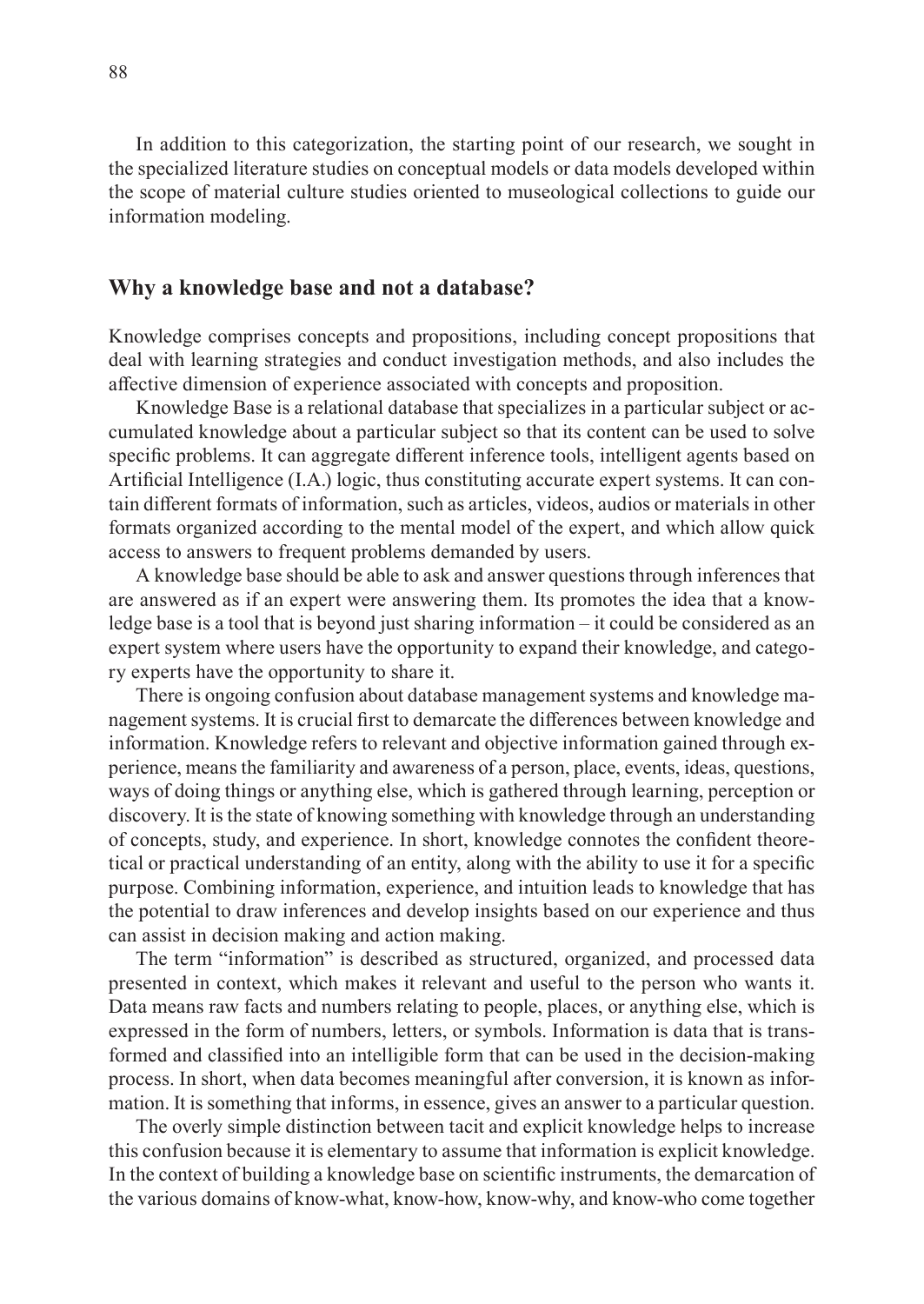to form and build a vast network involving the demonstrations of use and functioning of instruments, as well as the historical and theoretical narratives that these objects involve.

Is crucial to shift that a graphic representation of knowledge is becoming ever more critical in applications that deal with large amounts data, like museum with their role to research, interpret and sharing meaningful information, and one of the options is stepped back in the path about studies about model of knowledge and matrix of information about museum collections<sup>10</sup>

#### **Conceptual models for the study and cataloging of scientific instruments**

In the context of the History of Science, the interest in the study of scientific instruments has a mark stone with the publication in 1953 of Maurice Daumas *Les Instruments Scientifiques aux XV IIe et XVIIIe Siecles*, but studies based on material culture gain emphasis on a group of historians and philosophers of science at the University of Edinburgh in Scotland, who propose a social history of scientific practice, culminating in the 1980s with the publication of the study *Leviathan and the air-pump: Hobbes, Boyle, and the experimental life*, by Steven Shapin and Simon Schaffer, where the authors take advantage of the debate between Boyle (1627‒1691) and Thomas Hobbes (1588‒1679) on Boyle's air-pump experiments in the 1660s, to construct a narrative focused on the scientific apparatus emphasizing the thesis that the problems of knowledge linked to the issues of social order.

In the context of the collections of scientific instruments of science museums, studies of material culture and scientific practices are used to describe a history of museums through 'biographies of objects' in their collections, accompanying their manufacture, uses and movements until the incorporation into a collection when it is classified categorically, analytically or exhibitory. Material culture is a mode of the investigation focused on the object as primary data and can be considered a branch of cultural history or cultural anthropology. Its fundamental purpose is the search for cultural belief systems, the belief patterns of a particular group of people at a given time and place. In this way, scientific production considered as an aspect of culture, and a network of social relations.<sup>11</sup>

Studies of material culture have flourished in the field of anthropology, being a discipline that is close to social and cultural history and characterized by its interdisciplinary aspect in investigating the past in order to engage the dialogue between historians, archaeologists, sociologists, folklorists and anthropologists, as well as museum and antique curators, among others.

The material culture research object is concerned with the everyday life and material circumstances of ordinary people. It is a field of knowledge with a theoretical structure in continuous reformulation and with methodological issues still being debated, such as, how people's relationships with objects in the past are reconstructed. Also, how it is possible without resorting to texts and documents that enable the understanding of this

<sup>10</sup> M. Nisheva-Pavlova, N. Spyratos, P. Stanchev, *Conference: UNESCO digital presentation and preservation of cultural and scientific heritage*, Vol. 4p, Veliko Tarnovo, Bulgaria 2014.

<sup>&</sup>lt;sup>11</sup> S.J.M.M. Alberti, *Objects, and the museum*, "Isis" 2005, No. 96, pp. 559–571.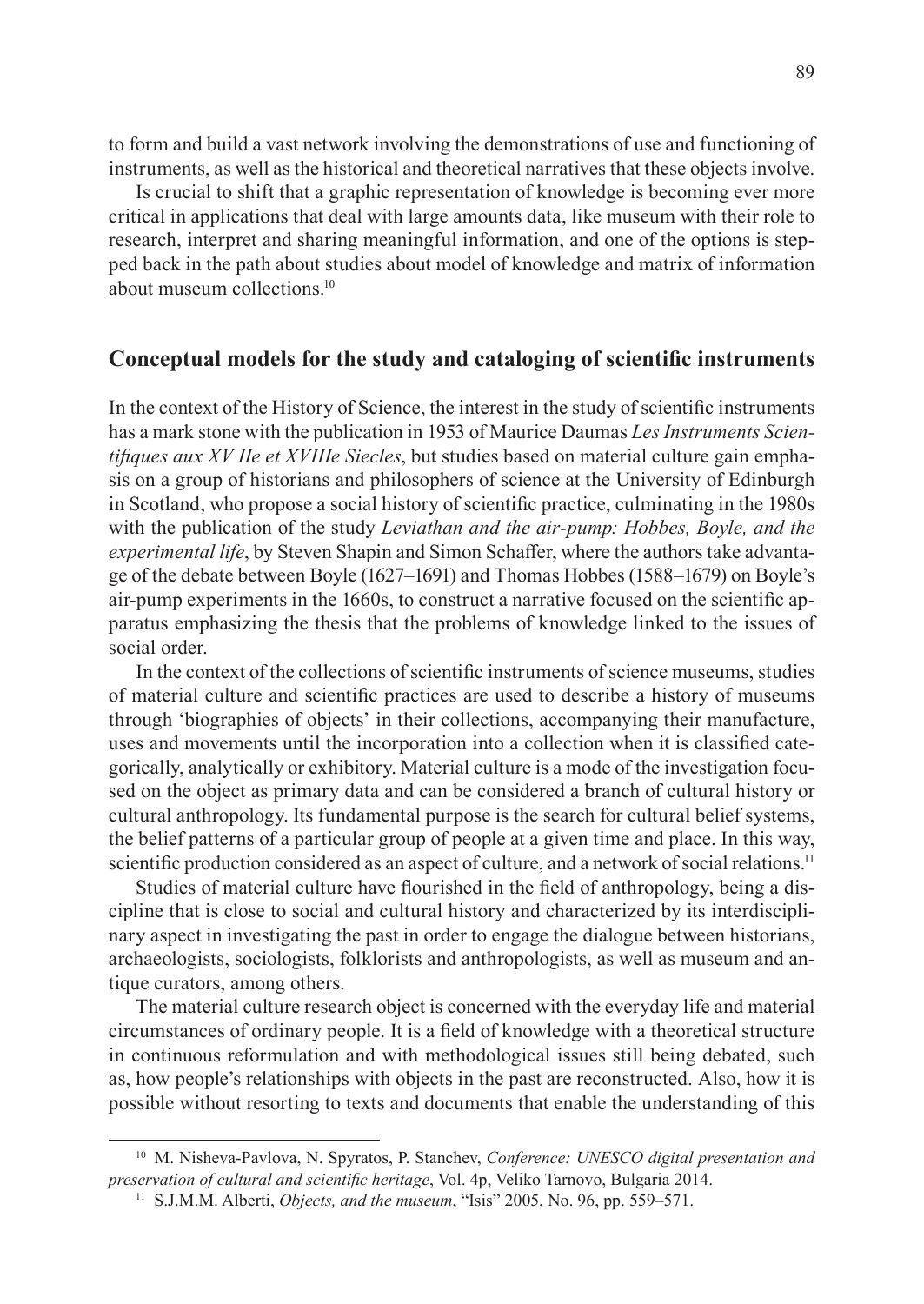relationship. These reconstructions are based on hypotheses and deductions constructed from the theoretical models.

Within this context, the proposed model by E. McClung Fleming in *Artifact study: A proposed model*, appeared in "Winterthur Portfolio," an academic journal published by the University of Chicago Press, which deals with studies on the arts and the historical context in which they were developed. A few years later, the study of Jules Prown, *Mind in matter: An introduction to material culture and method* in the same journal, tried to establish also, a methodological foundation for the studies of material culture.

The method proposed by Fleming, named Winterthur's Method, was developed to guide the study of art artifacts in museums and emphasized the examination of the physical properties of objects; comparisons with other related or similar purposes; the cultural context of manufacture and use, i.e. the links between the artefact and its original culture; and in the current meaning, in the relationships between the artifact and the contemporary cultures of the public. The method consists of a structure with five basic properties that seek to include and interrelate all the significant facts about an artifact through four operations (Identification, Evaluation, Cultural Analysis, and Interpretation) proposed for each of these five basic properties: History, Material, Construction, Design, and Function.<sup>12</sup>

A recent study in the field of material culture seeks to document historical and scientific instruments belonging to museums highlighting the relationships of instruments with scientific theories that gave rise to them. This study sought to add to the model proposed by Fleming the research on the material, bibliographical, written sources and iconographic, and organizing the data according to two dimensions – temporal and similarities. The temporal dimension presents the chronological dichotomy, which seeks to distinguish the synchronic aspects of the artifact by direct inspection and the diachronic elements related to its history. The dimension of similarity also presents two factors: the dichotomy of classification, which is the distinction between the individual instrument and the class of devices that share the same designation. The notion of temporality and classification result in a four-quadrant structure, composed of mutually dependent issues and requiring different sources and methods for their response. The four quadrants combined provide a research program consisting of four parallel and interdependent tasks: the individual material instrument being studied; his biography; the group of similar surviving devices and their scientific function; and local and global narratives in the history of science where these instruments played a role.<sup>13</sup>

The absence of information related to provenance, acquisition and other data related to the use of the scientific instruments of the collection, drove to the necessity to research through documents "Minutes of the Collegiate" and "Purchasing Notes"

<sup>12</sup> J.D. Prown, *Mind in matter: An introduction to material culture theory and method*, "Winterthur Portfolio" 1982, Spring, Vol. 17 (1), pp. 1–19.

<sup>13</sup> M. Lourenço, S. Gessner, *Documenting collections: Cornerstones for more history of science in museums*, "Science & Education" 2014, No. 23, pp. 727–745, doi: 10.1007/s11191-012-9568-z.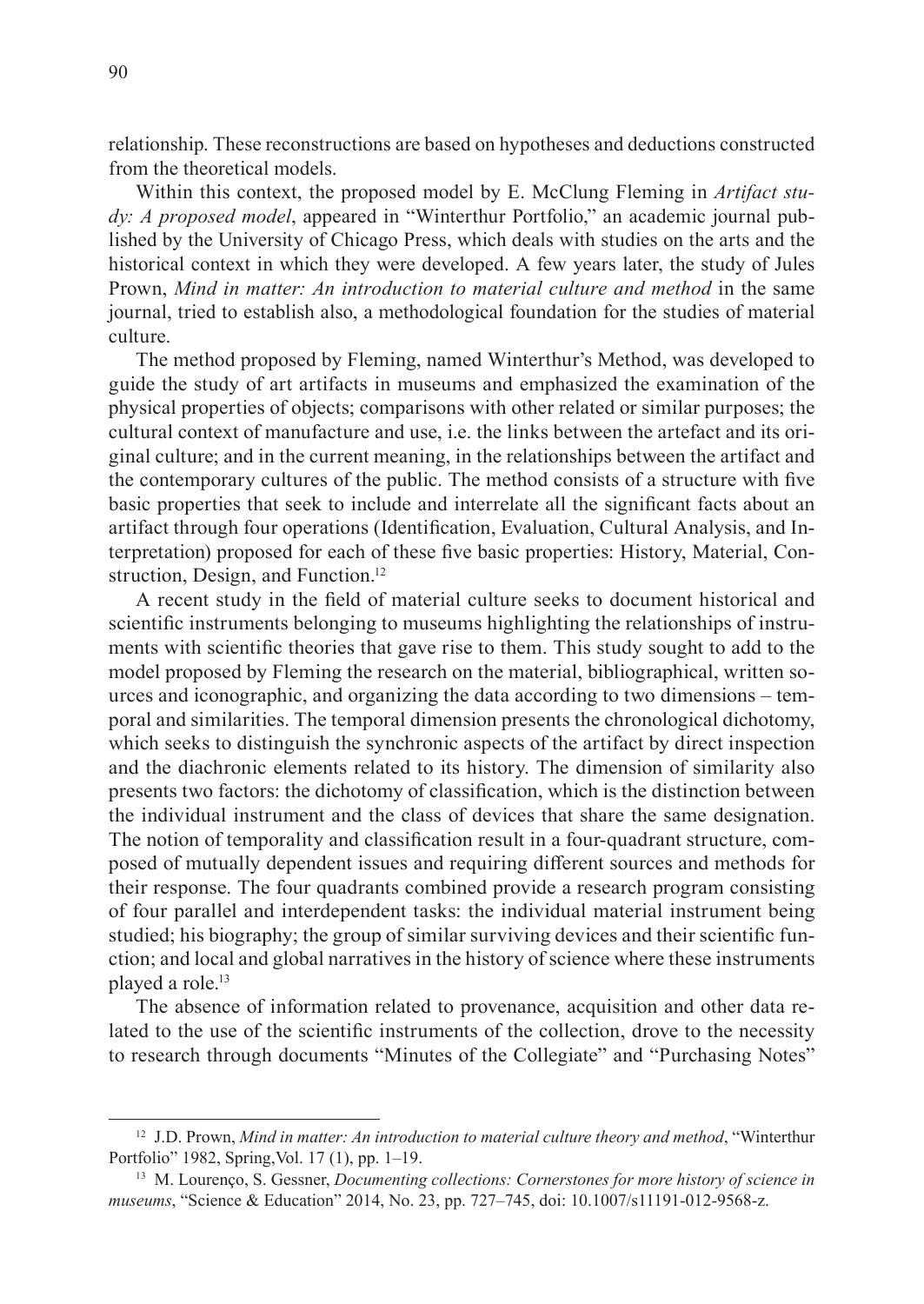in the University of Coimbra Public Archives, to unveil a little of the past of these instruments.

Also was made bibliographical research related to the instrument and its inventor. Were consulted the 'Physics Manuals' and in the 'Vendors and Manufacturers Catalogs,' allowed us to construct a historical narrative about the studied object, to emphasize both its 'local dimension' and the artifact of a museum collection, as well as its 'global dimension,' as an instrument related to scientific culture.

From a computational standpoint, these conceptual models are information structures, and the model proposed by Gessner and Lourenço<sup>14</sup> will become our basic structure for the representation of knowledge about scientific instruments, and from it we developed a semantic ontology, graphically represented, so as to allow the visualization of all the possible connections that the instruments may present, whether of their inventors, manufacturers, materials, components and even other instruments and so on, with the purpose of establishing a specialized information network featuring a knowledge base on scientific instruments.

### **Representing knowledge: The relational dimension of the conceptual model**

In the context of the History of Science, the study of material culture allows us to look at the scientific instruments belonging to the teaching collections, as a way to construct a historical narrative of science teaching practices in nineteenth-century schools, as well as the relations of social and economic order, which involved, among manufacturers, producers of informational catalogs, promotional fairs and the vast network of consumers of what represented the essence of modernity: science.

Thus, we develop an ontology about scientific instruments, considering the instruments as 'entities,' the inventors, the manufacturers, the sellers, the users (teachers, preparers, and students), the collectors; finally a vast interconnected network that is the substratum of the meaning of that object on display. Such an object is represented as a network of relationships within the 'scientific culture'. From a technical point of view, semantic modeling explicitly operates relationships, and semantic data models are generally complete in that the user extracting any information from the database always obtains a set of related facts.<sup>15</sup>

Whether the entry is a subject or object search, the result will always be a corollary of information relating to one another. Relevance relations are explained in which terms function as conceptual connectors, such as: 'invented by'; 'made by'; 'used in'. The use of abstractions in semantic data models allows the user to view information as layers at

<sup>14</sup> *Ibidem.*

<sup>&</sup>lt;sup>15</sup> Semantic modeling uses Resource Description Framework (RDF) technology, which is a graph--based data model specifically designed to represent and interconnect information on the Web. RDF is based on a triple pattern of relationship between a subject or an entity, a predicate and an object. In: A. Uzun, *Semantic modeling and enrichment of mobile and WiFi network data*, London 2018.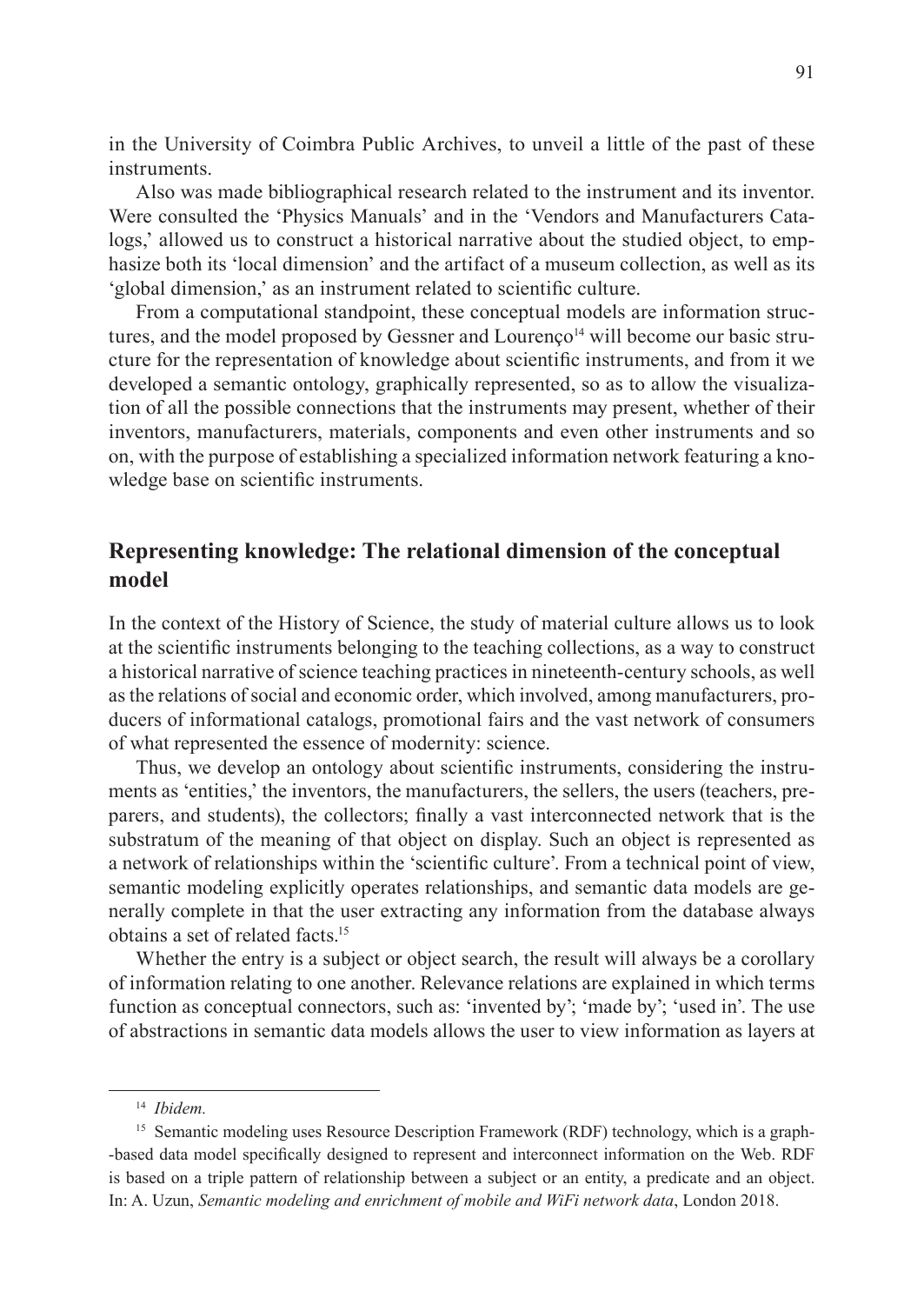many different levels. The possibility of graphical visualization of this information is a differential compared to conventional databases.

#### **Wiki as a knowledge base**

Many museums display their collections in searchable online databases. However, these online collections do not provide full context and interpretation for the objects they display. Most collections offer only basic levels of identification of the objects they own. Without the proper context to track these objects, online collections do not serve as proper search sources and only provide shallow viewing experiences.

The causes of this sparse content offer are multiple, such as lack of research resources, technological limitations, and computational resources. One option to circumvent these restrictions would be to use a low-maintenance, easy-to-use resource with incredible potential that has already become one of the most significant global benchmarks in shared knowledge management, the Web Wiki resource. Wikis can be applied for cataloging museum collections to improve the depth and availability of museum information online. Wikis promote the exploration of knowledge through their linked articles. With a Wiki, it is possible to reveal the relationships between artifacts in collections.

The Web Wiki feature allows documents to be edited collectively with a simple and effective markup language using a web browser. Since the vast majority of Wikis are web-based, the term wiki is usually sufficient. One of the definitive advantages of the Wikis is the ease to create, change and maintain the Wikis pages. There is usually no review before modifications being accepted, and most Wikis are open to all or at least all people who have access to the Wiki Server. Not even user registration is required on many Wikis.

On the Web, we could find some projects involving Wiki technologies to catalog and document museum collections like WikiProject Digital Preservation, a project designed to improve Wikipedia's coverage of digital preservation and the organization of information and articles on this topic. The Haggin Museum in Stockton, CA, a pilot project that introduce the collection of Albert Bierstadt paintings.16 The OpenGLAM Project is an Open Knowledge initiative to promote free and open access to the digital cultural heritage of galleries, libraries, archives and museums; the Astrolabe Explorer, a collaborative experiment sponsored by the Oxford Museum to explore and catalog existing astrolabes in public and private collections; also by the same Oxford Museum Collections Explorer, which is an experimental service for browsing some items from the Yousef Jameel Center for Islamic and Asian Art, Bodleian Digital and Pitt Rivers Museum, as well as additional features such as the Benezit Artists Dictionary, the List Getty Union Names (ULAN), Early Modern Letters Online, the University of Oxford Research Archive (ORA), Nomisma, VIAF, GeoNames and Wikimedia Commons.

<sup>16</sup> More information about this project can be found in detail at: M. Schlesinger, *The Museum Wiki: A model for online collections in museums*, "Master's Projects and Capstones" 2016, No. 456, https:// repository.usfca.edu/capstone/456 [accessed: 15.05.2018].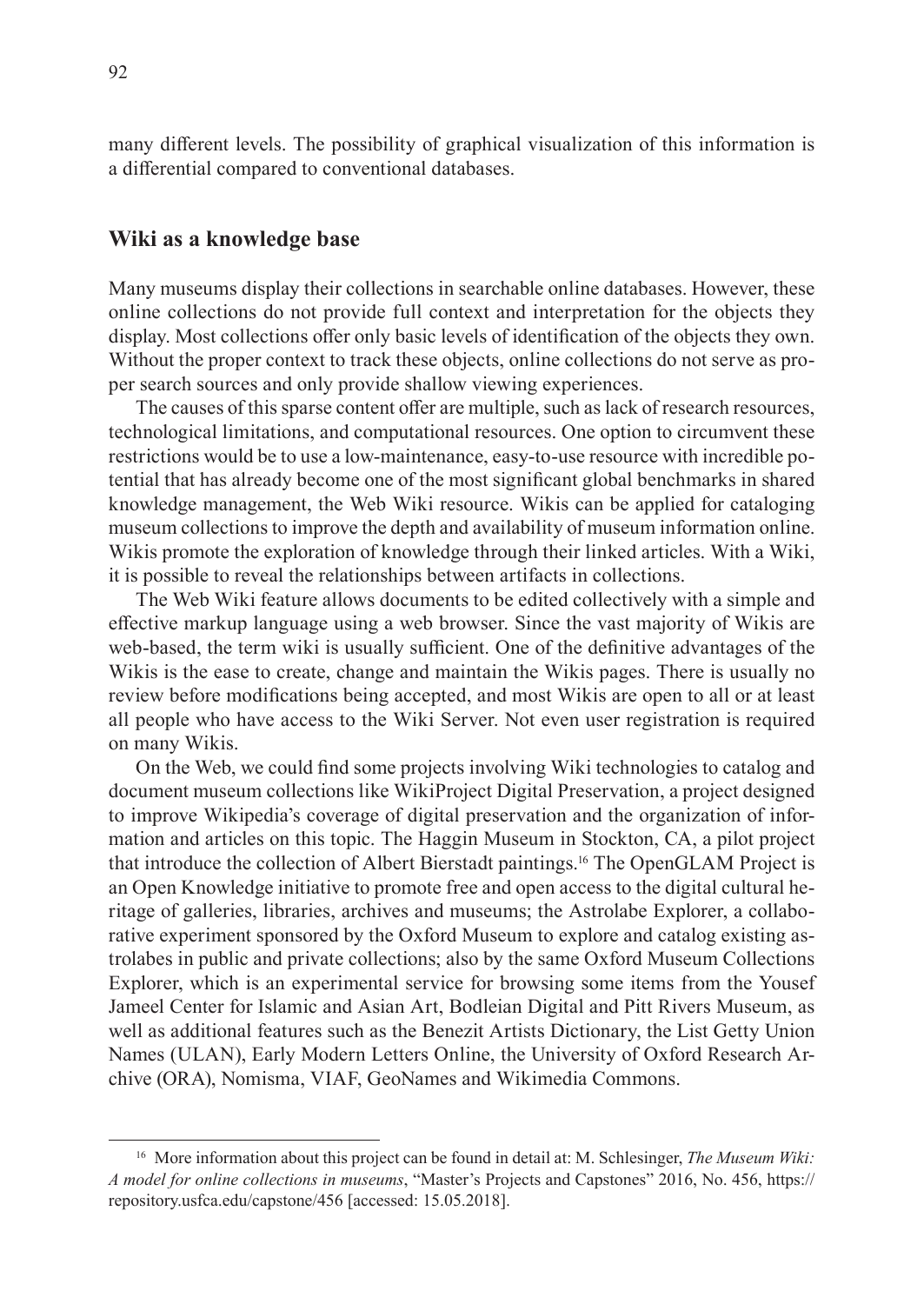### **Semantic Wiki and other projects**

Although ordinary wikis are restricted to content as data, semantic wikis add more layers, and, data that can be used for human or automatic processing, or computer-only data that is not easily understood by humans.<sup>17</sup> We chose to use the MediaWiki feature with the Semantic MediaWiki (SMW) extension, which uses semantic web technologies (OWL,<sup>18</sup> RDF) so that the wiki environment, in addition to hyperlinked browsing, has a structure susceptible to be understood by machines. Allows articles (and links) to have relationships, attributes. Thus, SMW can help in searching, organizing, browsing, improving, and sharing wiki content. Because it is an extension, no part of MediaWiki is overwritten, so it can be incorporated into fully functioning wikis without much migration cost.

Several successful projects that use Semantic Web technologies to provide access to cultural heritage collections already exist. Among the most popular are the projects:

- REACH,<sup>19</sup> Reach is an independent online space open to the contribution of the entire Heritage Research community to offer a set of multi-disciplinary and multimedia approaches for the exchange of knowledge and experience between people and institutions.The site gathers links to project data, documents, and websites from the EU and from outside Europe. Information is indexed by keywords, theme categories, and date of publication for easy user access.
- MuseumFinland,20 a portal that integrates collections from three Finnish museums, and the CultureSampo, $21$  a system that creates a collective semantic memory of a country's cultural heritage, which provides unified viewpoints into the heterogeneous collections of over 20 Finnish cultural heritage institutions. Both are part of the Linked Data Finland<sup>22</sup> initiative, which is a Live Laboratory of action and research, to make life easier for publishers and consumers of structured data on the web. It is conducted by the Aalto University Semantic Computing Research Group in collaboration with the University of Helsinki and a large consortium of Finnish organizations and public companies.
- Amsterdam Museum,<sup>23</sup> an open data set of the Amsterdam Museum, that consists of the metadata and images of the collection of the city of Amsterdam. All object descriptions (metadata) are made available under  $CC0<sup>24</sup>$  and the images (content)

<sup>17</sup> F. Bry, M. Eckert, J. Kotowski, K. Weiand, *What the user interacts with: Reflections on conceptual models for Semantic Wiki*, "CEUR Workshop Proceedings" 2009, pp. 60–72.

<sup>&</sup>lt;sup>18</sup> OWL – Ontology Web Language is a Semantic Web language designed to represent rich and complex knowledge about things, groups of things, and relations between things, https://www.w3.org/ OWL/ [accessed: 15.05.2018].

<sup>&</sup>lt;sup>19</sup> The website is at https://www.reach-culture.eu [accessed: 15.05.2018].

<sup>&</sup>lt;sup>20</sup> The website is at http://www.museosuomi.fi/, https://www.ldf.fi/dataset/mufi/ [accessed: 15.05.2018].

<sup>&</sup>lt;sup>21</sup> The website is at http://www.kulttuurisampo.fi/?lang=en [accessed: 15.05.2018].

<sup>&</sup>lt;sup>22</sup> The website is at https://www.ldf.fi/index.html [accessed: 15.05.2018].

<sup>&</sup>lt;sup>23</sup> The website is at https://www.amsterdammuseum.nl/open-data [accessed: 15.05.2018].

<sup>&</sup>lt;sup>24</sup> CCO – Cataloging Cultural Objects, a metadata standard developed by the Visual Resources Association, an international organization for image media professionals, founded in 1982 by slide librarians (visual resources curators) who were members of the College Art Association (CAA), the South Eastern Art Conference (SECAC), the Art Libraries Society of North America (ARLIS/NA),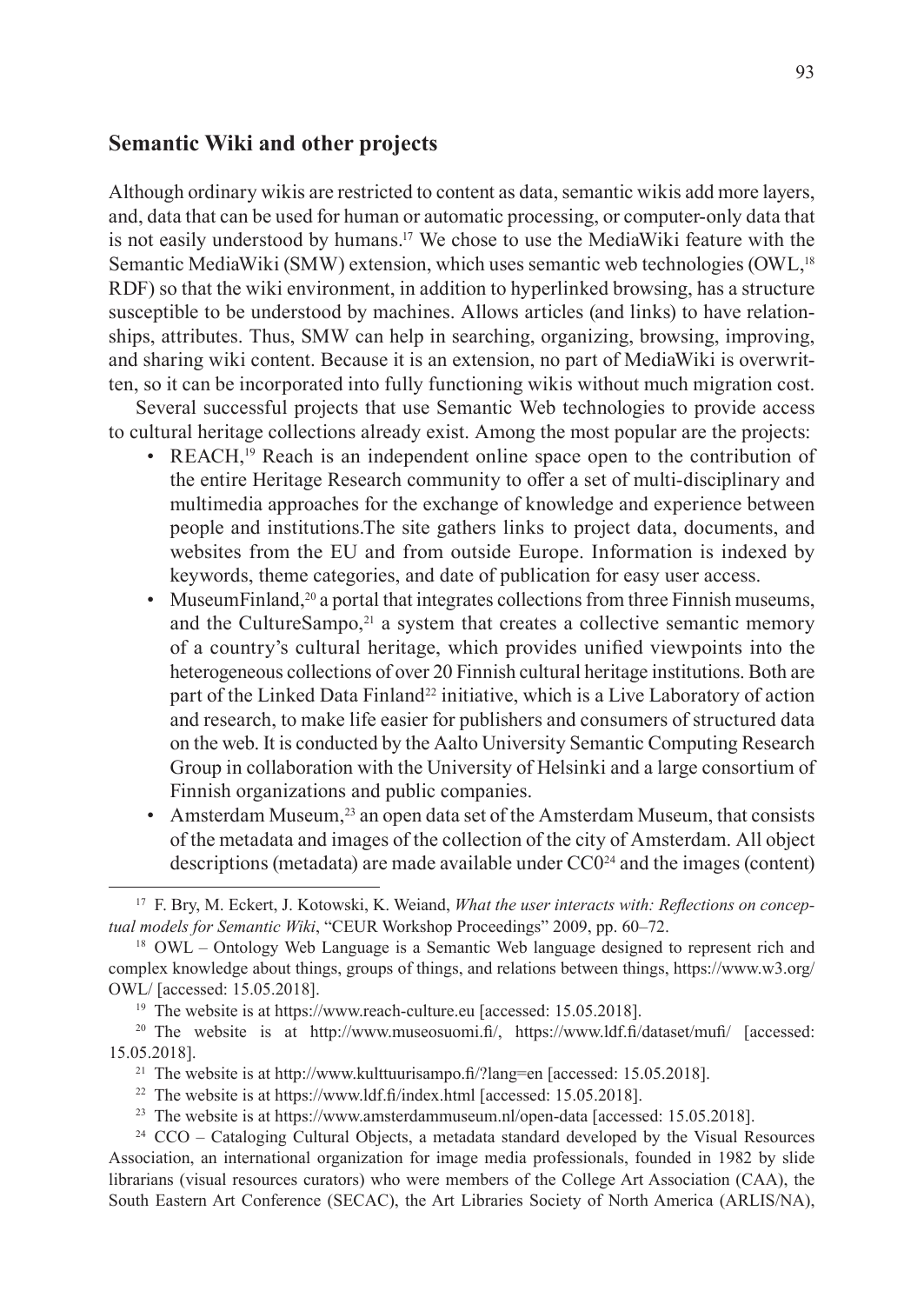are Public Domain. This means that the data may be copied, changed, distributed and executed without permission from the Amsterdam Museum. The museum appreciates being mentioned as a source of information.

• The British Museum Semantic Web Collection Online<sup>25</sup> that provides access to the same collection data available through the Museum's web presented Collection Online but in a computer-readable format. The current version is beta and development work continues to improve the service.

Some projects that, although not using semantic technologies, were relevant references because the organization of their content and the strategies used to interact with the public became essential references for us, such as the pioneering project Epact 2003.26 Epact is an electronic catalog of instruments from medieval and renaissance scientists belonging to four European museums: History of Science Museum, Oxford; Institute and Museum of Storia della Scienza, Florence; British Museum, London and Boerhaave Museum, Leiden. Together, these museums house the best collections of the world's first scientific instruments. Epact consists of 520 catalog entries and a variety of support material. All European instruments from the four manufacturers museums that were active before 1600 were entered in the catalog. They include astrolabes, armillary spheres, sundials, quadrants, nocturnes, compendia, topographic instruments, and so on. Examples range from ordinary everyday instruments to the most extravagant and often luxurious pieces intended for princes's Cabinets.

The other valuable reference is the project "The Virtual Laboratory: Essays and Resources on the Experimentalization of Life $^{27}$  – a platform maintained by the Max Planck Institute of History of Science, where historians publish and discuss their research on experimentation in the life sciences, art, and technology. Virtual Laboratory collects and presents texts and images on various aspects of life experimentation, such as instruments, experiments, places, and people. The section on experiments links scientists to instruments, a manufacturer, and a vast repertoire of related information accessed by eight categories: Essays, Experiments, Technology, Objects, Sites, People, Concepts and Library. It is a platform partially open to employees, restricted to specific requirements.

On the Web you can find some portals that provide references and research on scientific instruments, here I highlight the Youtube channel of Fondazione de Scienza e Tecnica de Florence,<sup>28</sup> directed by Prof. Paolo Brenni where a variety of experiments with the ancient scientific instruments pertaining to this institution's collection are demonstrated, exemplifying the workings of many devices. It is essential to emphasize the importance of this material that adds the dimension of tacit knowledge to the instruments, indispensable to a knowledge base. Also, an important source of information for scientific instruments

and the Mid-America College Art Association (MACAA). The association is concerned with creating, describing, and distributing digital images and other media; educating image professionals; and developing standards. The Visual Resources Association Foundation, a 501 C-3 organization created by the VRA, supports research and education in visual resources and provides educational, literary, and scientific outreach to the archival and library community and the general public.

<sup>&</sup>lt;sup>25</sup> The website is at https://old.datahub.io/dataset/british-museum [accessed: 15.05.2018].

<sup>&</sup>lt;sup>26</sup> The website is at https://www.mhs.ox.ac.uk/epact/ [accessed: 15.05.2018].

<sup>&</sup>lt;sup>27</sup> The website is at http://vlp.mpiwg-berlin.mpg.de/index\_html [accessed: 15.05.2018].

<sup>&</sup>lt;sup>28</sup> The website is at https://www.youtube.com/user/florencefst [accessed: 15.05.2018].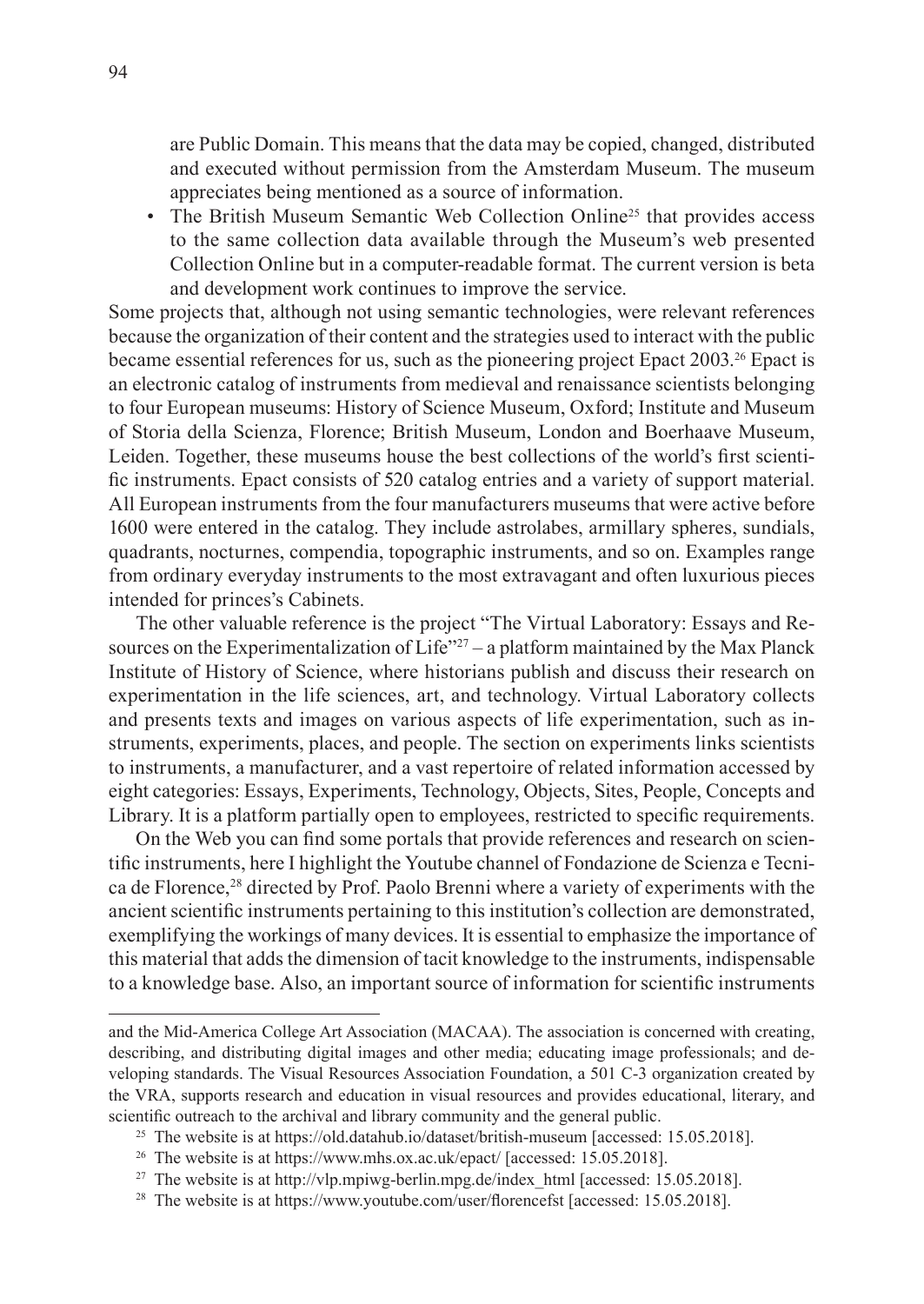is the Scientific Instruments Commission website which connects a multitude of other institutions and provides links to two databases: the Websters' Instrument Makers Database and the Scientific Instrument Makers in the Netherlands. The first provides information collected by Roderick and Marjorie Webster, longtime curators of the scientific instrument collection at the Adler Planetarium & Astronomy Museum in Chicago; and the second provides biographical data on instrument makers that were active in the Netherlands from a card index used at the Museum Boerhaave — equally inspiring the Museum Optischer Instrumente,<sup>29</sup> which feature a fantastic detailing of photos of optical instruments, and handy organization of references of these instruments.

All these projects are essential references in the field of information on scientific instruments and were the result of initiatives by many people, institutions, and resources. They form the core of what we are trying to fulfill, and sometimes our documents point to information referenced on these sites. Moreover, yet, as the volume of documents that we offer for prospecting information grows can be greatly facilitated with the use of graphical data visualization feature. Some graphical data visualization tools allow the visualization of complex data networks, and we use the Topic Maps tool, with which the navigation by topic nodes expand to the intensity of the research and the desire to deepen the topic, which has been shown a handy resource for navigating large amounts of information as a Wiki-based knowledge base.

### **Topic Maps for Content Navigation**

Topic Maps was initially developed in the late 1990s as a way to represent back-of-the- -book index structures so that multiple indexes from different sources could be merged. Topic Maps represents information using topics, representing any concept, from people, countries, and organizations to software modules, individual files and events, associations, representing hypergraph relationships between topics and occurrences, representing information resources relevant to a specific topic. Topic Maps are similar to 'Concept Maps' and 'Mind Maps' in many ways, although only Topic Maps are ISO standards. The ISO standard is formally known as ISO/IEC 13250: 2003.<sup>30</sup> Topic Maps are a form of semantic web technology similar to RDF.<sup>31</sup>

<sup>&</sup>lt;sup>29</sup> The website is at https://www.musoptin.com [accessed: 15.05.2018].

<sup>&</sup>lt;sup>30</sup> For more details and the entire course of discussion done until you reach the referenced standard and its subsequent revisions (2006 and 2007) at http://www.isotopicmaps.org/tmrm/ [accessed: 15.05.2018].

<sup>&</sup>lt;sup>31</sup> Resource Description Framework (RDF) is a standard model for data exchange on the Web. RDF has features that make it easy to merge data even if the underlying schemas differ, and specifically support schema evolution over time, without requiring all data consumers to be changed. RDF extends the web linking framework to use URIs to name the relationship between things as well as the two ends of the link (this is often called "triple"). Using this simple model, it allows structured and semi-structured data to be mixed, exposed and shared across different applications. This linking structure forms a labeled, directed chart, where the edges represent the named link between two features, represented by the chart nodes. This graphic view is the easiest possible mental model for RDF and is often used for easy-to-understand visual explanations.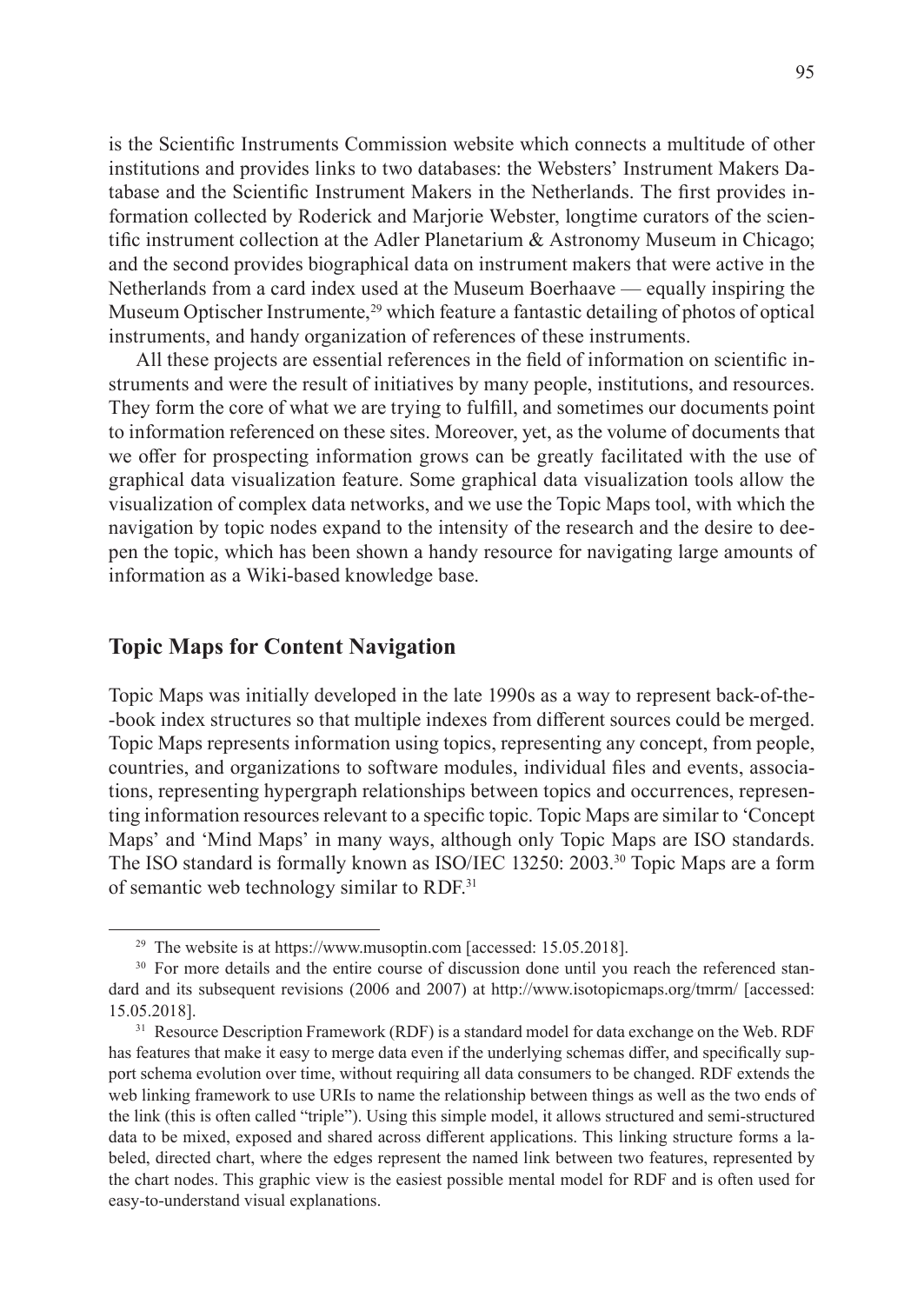The VIKI Extension for MediaWiki draws a network graph from links between Wiki pages allowing for viewing it as a Topic Maps. Its adds an intuitive interface for users to effectively navigate the Wiki framework and make it possible to find information relevant to their tasks.32 Topic Maps provides an overview of the structure of the Wiki organization. Topic Maps can be viewed at different levels of detail so that users can control the amount of information presented to them. Topic Maps lets understand the network of relationships an object can have with several others. When we think of extensive collections with more than 1,000 pieces, resulting in dozens of internal links to each page, leading to the exponential growth of topics and pages available for reference, the Topic Maps feature thus becomes a strategic option for prospecting information.

In order to make the information contained in the knowledge base more accessible, we decided to make it available through a mobile application (app), for its ubiquity and its power of penetration of all ages. We use a strategy of delivery of knowledge in a fragmented or granular way, so that it is possible to deepen into the knowledge about the scientific instruments on display, according to the user's interest. The app features a range of functions and aims to provide an informal, active learning environment to explore knowledge in depth and push the boundaries of the Physics Cabinet exhibit.

#### **Mobile and museums**

Why mobile? We make this justification by appropriating the words of Nancy Proctor who points out that "mobiles are changing science communication in the research institutions." For her, mobiles have a "disruptive power," once they allow an "individual, immediate and omnipresent access," connecting people in global social communities and networks, being "private and public, personal and political." This technology would be changing the way that museums do business. She points out the profound disruption that this technology has brought to museums since the use of radio broadcasting for the first audio tour at the Stedelijk Museum in Amsterdam in 1952.<sup>33</sup>

Also, technology has always been an ally of museums, in the 1980s microcomputer had an impact not only on the managerial sectors of museum collections but also on new ways of exposing and interpreting such collections through the use of multimedia

<sup>&</sup>lt;sup>32</sup> VIKI (Visualization and Knowledge Integration) is a D3-based directed force layout graph visualization of the structure of a wiki. In a VIKI graph, graph nodes represent individual wiki pages or web pages, while links between nodes indicate page links (i.e. one page has a hyperlink to another page, e.g. of the form [Other Page]). These links are directional, where the direction of the link indicates which page links to which. If two pages link to each other, the link is bidirectional. We say two pages are linked on a VIKI graph if there is a link between their nodes on the graph, i.e. either of the two pages links to the other, or they link to each other. Some wiki pages also have hyperlinks to external web pages; these pages are also displayed on the VIKI graph (with a generic wi-fi icon), but interaction with these pages is limited. The graph is pannable and zoomable using either the mouse scroll action or the zoom bar located at the bottom of the graph. Individual nodes may be dragged around and rearranged as well; the D3 graph automatically revises node positions to a local equilibrium state whenever nodes are dragged.

<sup>33</sup> N. Proctor, *Mobile apps for museums*, The AAM Press, American Association of Museums, Kindle Edition, 2011.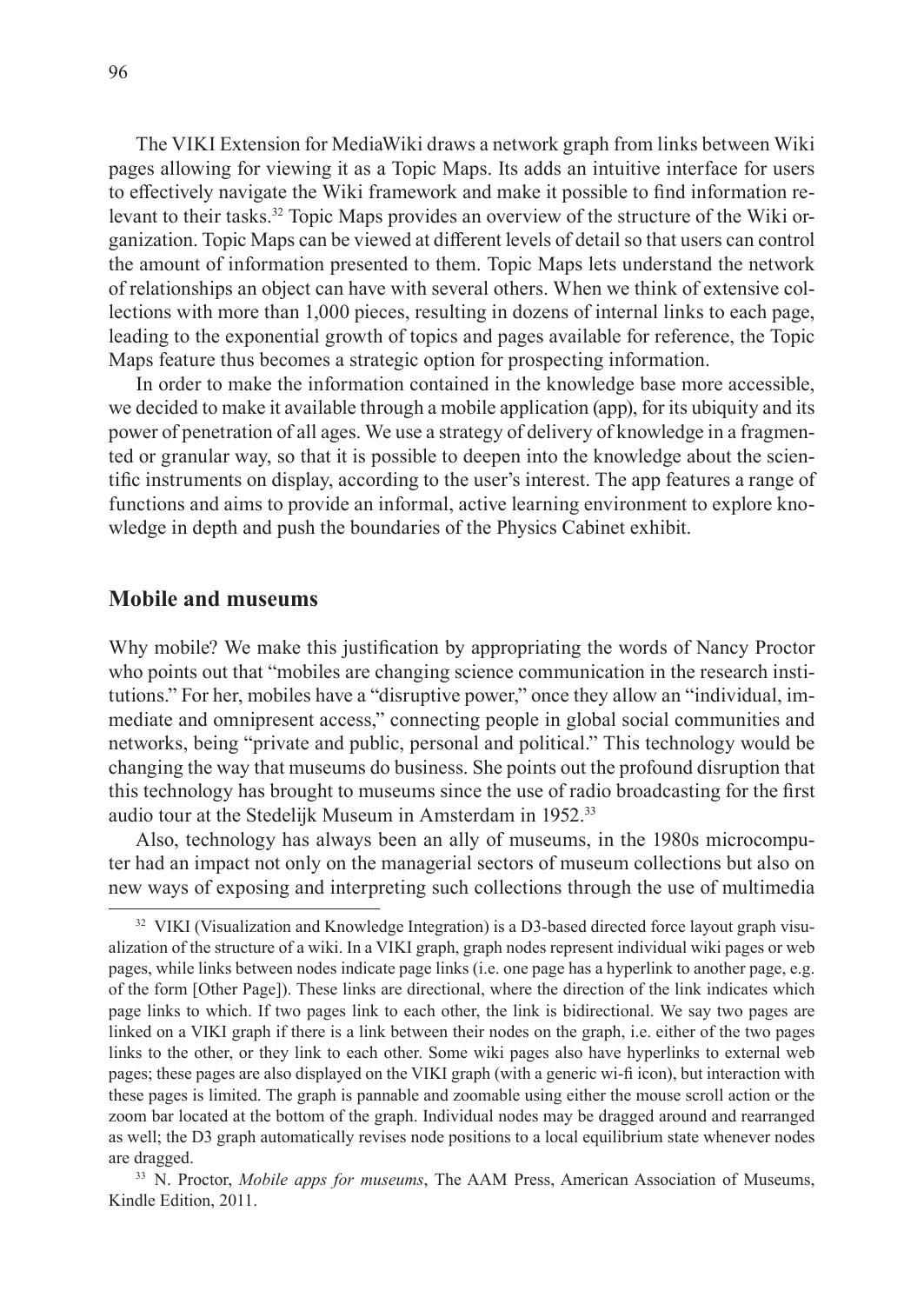in kiosks and terminals. If already previously some museums used the videos cassettes for the projection of films, documentaries, making off, with the digital technology the possibilities of interaction with the public and the way to think the objects in the exhibition were extended. In the late 1990s, the Web became a worldwide phenomenon making the site global. The museums have a presence in the world through the Web, ensuring in their domains their institutional identity, allowing access to their collection remotely, providing research and education, and more significant interaction with the target public, with registered visitors and all the resources that would follow Web 2.0.

Mobile applications for museums can only have an institutional character, be like a business card with necessary information about the institution, contacts, and directions, but they can contemplate much more than this. They can function as audio guides and also, once they are 'geospatially aware' they can provide flexible audio-guides and support research, communication, and collaboration. Mobiles would be an integral part of a network of platforms that connect communities of interest and facilitate conversations between different audiences, and with the museum itself. The possibilities of an application as 'a mobile guide,' distributed by the museum, could become an excellent tool to meet the challenge of publicizing museums and mediation of exhibitions when there are limited budgets and human resources<sup>34</sup>.

Museums on the Web are moving away from the "curator of highlights" approach to a model in which the entire collection is available for research, navigation, and filtering. Many multimedia projects in museums would not meet the demands of the target audience if they were based on the demands of the target audiences of traditional audio guides. They are different requirements and different needs.<sup>35</sup>

To provide a knowledge base related to scientific instruments, belonging to the Physics Cabinet of the Science Museum of the University of Coimbra, for a different audience who visits, has visited the museum or not a museum collection, we developed a prototype of an application. A mobile phone that allows multiple ways to access information about the instrument, which may be on display or stored in the technical field. For visitors, information can be accessed by reading QRCode printed on exposed object identifiers. Necessary information about the instrument at the touch of the screen can be deepened by navigating through the links offered, accessing other information screens, according to the user's interest. All navigated route and instruments visited in the application, when registered, allow us to know a little about the interest of visitors- -users. The system also offers search lists and Topic Maps navigation, always accessing a Wiki page, the knowledge base.

Last, we believe that a mobile application can overcome the mobile guide to the extent that it enables interactivity beyond the passivity of hearing audio guides as well as being a learning technology with a great potential recently started to explore and above

<sup>34</sup> Sh. Wang, *A mobile guide app platform prototype with front-end evaluation and potential business model for museums in Finland*, "Proceedings MWA" 2013; *Museums and the Web ASIA 2013*, The Conference of Museums and the Web in Asia, 2013.

<sup>35</sup> K.J. Smith, *The future of mobile interpretation* [in:] *Museums and the Web 2009*: *Proceedings*, eds. J. Trant, D. Bearman, Toronto, 31 March 2009, http://www.archimuse.com/mw2009/papers/smith/ smith.html [accessed: 15.06.2018].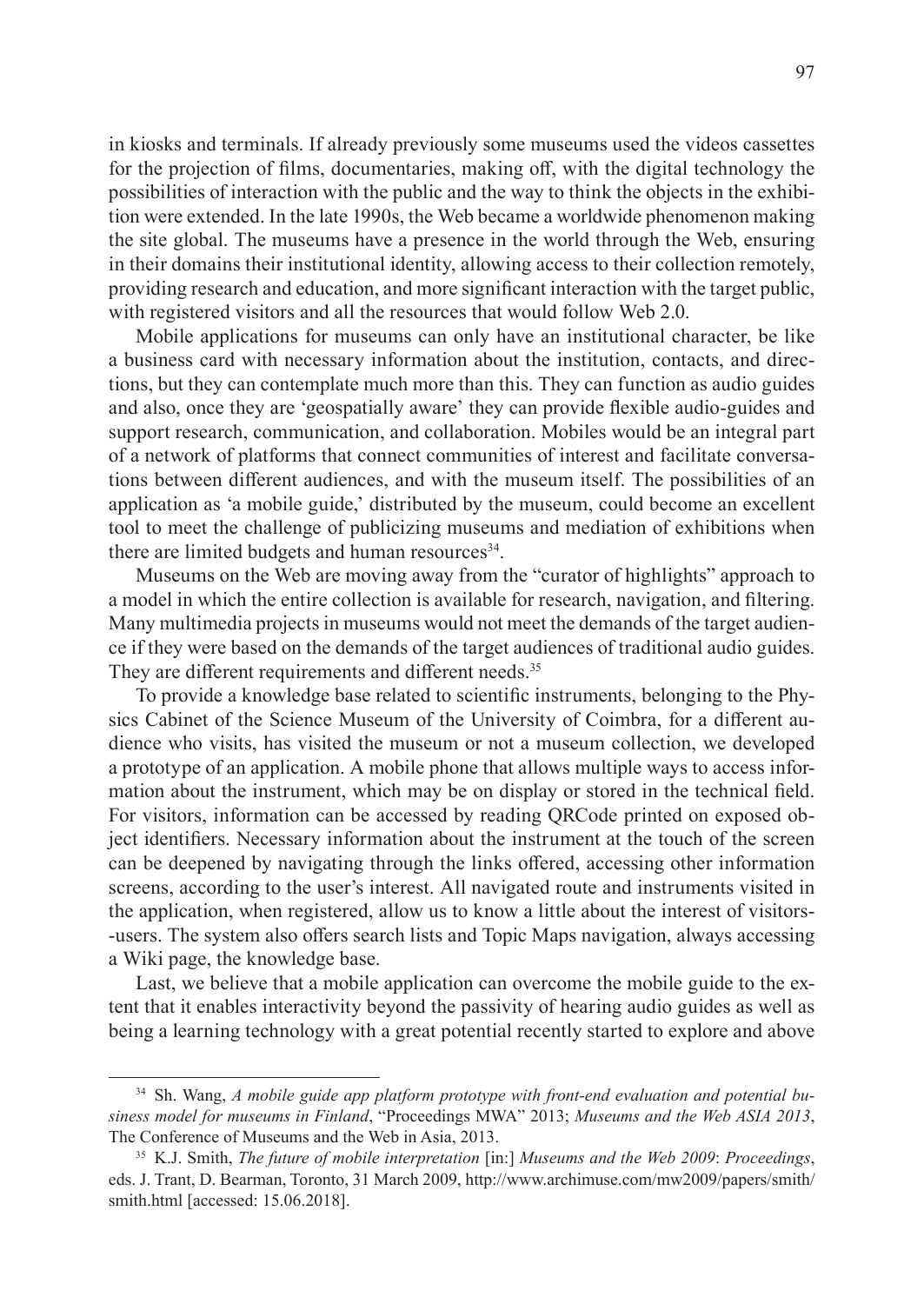all we look to the student public and researchers who wish to deepen their knowledge about scientific instruments.

### **Conclusions**

The present work is a proposal in the development of digital cataloging of scientific instruments belonging to the collection of the Physics Cabinet of the Science Museum of the University of Coimbra. Besides the visual register of objects, we also intend to reinterpret these objects by associating them to an information structure based on studies of the material culture of scientific instruments. We are using a Wiki tool to catalog all information about each device and its local and global properties. We are using a Topic Maps tool to retrieve information registred on Wiki. This tool allows the visualization of a network of relationships that each device may have with others, in whatever their domain, global or local.

As part of the development of this project, we are planning to apply a user test. We will be offering to randomly selected visitors to use the app on a mobile device while visiting a temporary exhibition with some chosen objects. A pretest will be applied to these volunteers and a posttest. An another group of visitors who will not make use of the app will apply the same pre and post-tests. It aims to realize the effectiveness of providing information about objects in promoting learning about concepts and topics related to the instruments on display.

In our content, we emphasize the museum visitor understands science as an institution in continuous transformation, with its uncertainties, its results and as part of a social endeavor, and not just minds and dates. We were also intent that this app could have the possibility of have been applicable as curricular themes of physics in several schools of Portuguese language, joining on a network to provide more and more sources of scientific information of easy access.

With an interdisciplinary perspective, the present project intends to make modest contributions to different areas, such as material culture research, using computational tools to expand models for the study of scientific instruments. Within the scope of museum studies, to advance the use of semantic tools in the cataloging of collections and to test the effectiveness of mobile applications in delivering properly structured content relating to the instruments on display to guide visitors and promote non-formal science learning.

We concern that, despite the growth of more museums and science and technology exhibition centers than ever before, the data points out to a growing public increasing in these spaces, which leads to the conclusion that there is apparently a considerable public 'hunger' to know about science and technology, but, paradoxically, this growth of widespread interest and the expansion of supply of information on science and technology has been accompanied by a growing concern with scientific illiteracy and prevalent disinformation about Science and Technology (S & T), in which the historian of science John Pickstone<sup>36</sup> called the 'twentieth century S & T paradox.'

<sup>36</sup> J.V. Pickstone, *Ways of knowing: A new history of science, technology, and medicine*, Manchester 2000.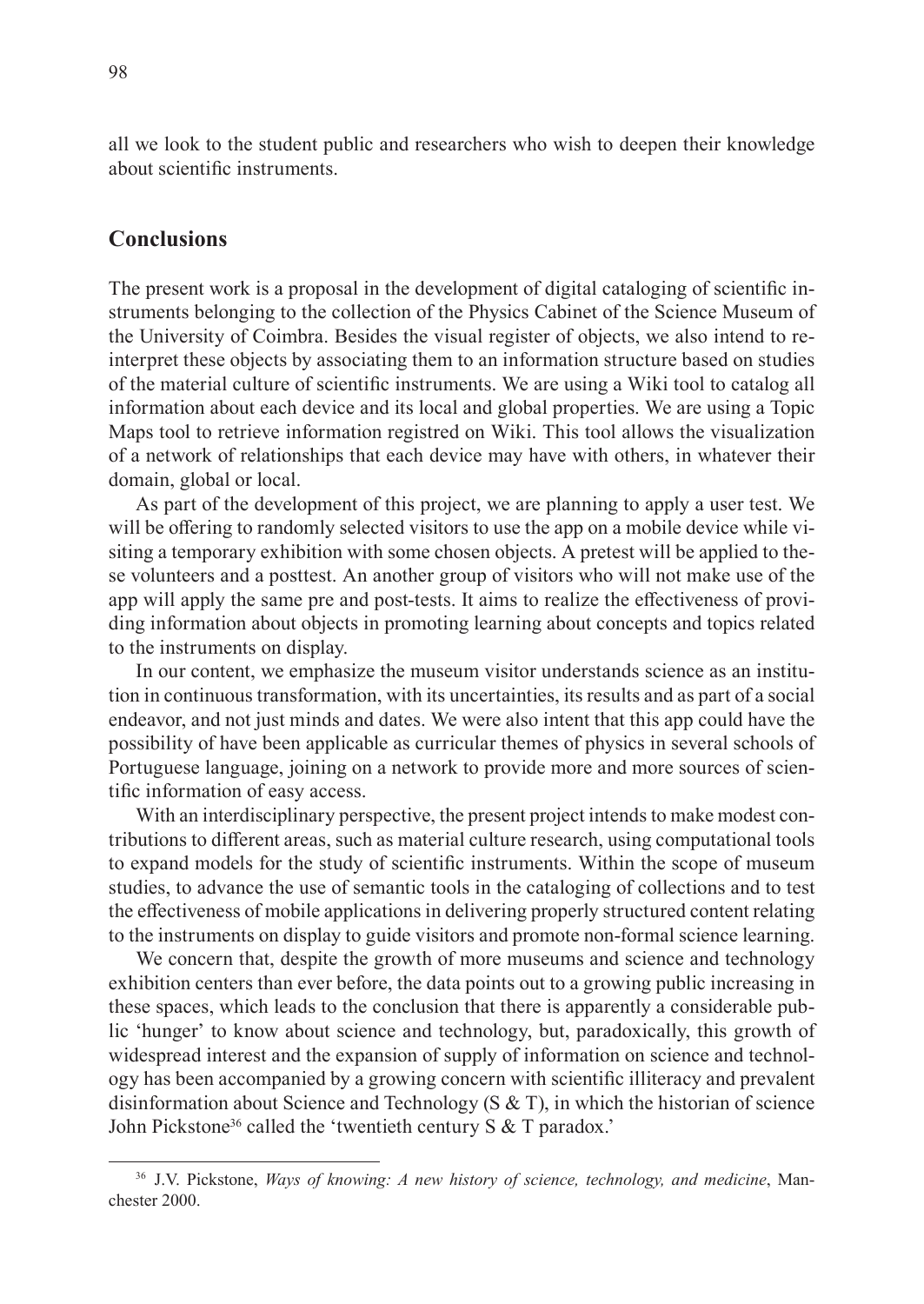Much remains to be done; content building depends on research, research, and more research! We believe that our main contribution to this project would be the development of a relational cataloging model for the development of a knowledge base on scientific instruments that we hope will be expanded with the experience of using the knowledge base interfaced by the use of Topic Maps in others museum collections.

Finally, our app and its content should contribute to building a consciousness of science as experimentation, and as Macdonald  $\&$  Basu<sup>37</sup> warns, if contemporary scientific practices are based on experimentation, the objects on display at a Science Museum would be permanently an 'experimentation', and so will be our app, a technological instrument to integrate the individual with the science and technology, allowing the acquisition of scientific experimental know-how.

For what Nobili has to do with mobile besides an "almost" heteronym, is that at the touch of your finger you can see in detail, on your mobile, the scientific instruments designed by Leopoldo Nobili (1784–1835), the Italian physicist who invented a series of critical instruments to investigate thermodynamics and electrochemistry, such as the Nobili-type projection galvanometer manufactured by Ruhmkorff, the Nobili thermoelectric cell manufactured by EM Clarke, which are part of the of our Physics Cabinet of Coimbra University Science Museum. Check it.

#### **Bibliography**

Alberti S.J.M.M., *Objects, and the museum*, "Isis" 2005, No. 96, pp. 559–571.

- Brenni P., *The evolution of teaching instruments and their use between 1800 and 1930*, "Science & Education" 2012, No. 21, pp. 191–226.
- Bry F., Eckert M., Kotowski J., Weiand K., *What the user interacts with: Reflections on conceptual models for Semantic Wiki*, "CEUR Workshop Proceedings" 2009, pp. 60–72.
- Griffiths J., King D.W., *InterConnections: The IMLS National Study on the use of libraries, Museums and the Internet*. Institute of Museum and Library Services, 2008, http://www.interconnectionsreport.org/reports/IMLSMusRpt20080312kjm.pdf [accessed: 19.01.2016].
- Krutikov V.N., *The history of development and the present state of radiation receivers as primary converters of optical quantities, signals, and images*, "Measurement Techniques" 2002, Vol. 45 (9).
- Lambe P., *Organising knowledge: Taxonomies, knowledge and organizational effectiveness*, Oxford 2007.
- Lourenço M., Gessner S., *Documenting collections: Cornerstones for more history of science in museums*, "Science & Education" 2014, No. 23, pp. 727–745, doi: 10.1007/s11191-012-9568-z.
- Macdonald Sh., Basu P., *Introduction: Experiments in exhibition, ethnography, art, and science* [in:] *Exhibition experiments*, eds. S. Macdonald, P. Basu, Oxford 2006, https://www.york. ac.uk/media/sociology/introduction.pdf [accessed: 9.01.2016].
- *Museums and the Web ASIA 2013*, The Conference of Museums and the Web in Asia, 2013.
- Nisheva-Pavlova M., Spyratos N., Stanchev P., *Conference: UNESCO digital presentation and preservation of cultural and scientific heritage*, Vol. 4p, Veliko Tarnovo, Bulgaria 2014.

<sup>37</sup> Sh. Macdonald, P. Basu, *Introduction: Experiments in exhibition, ethnography, art, and science* [in:] *Exhibition experiments*, eds. S. Macdonald, P. Basu, Oxford 2006, https://www.york.ac.uk/media/ sociology/introduction.pdf [accessed: 9.01.2018].